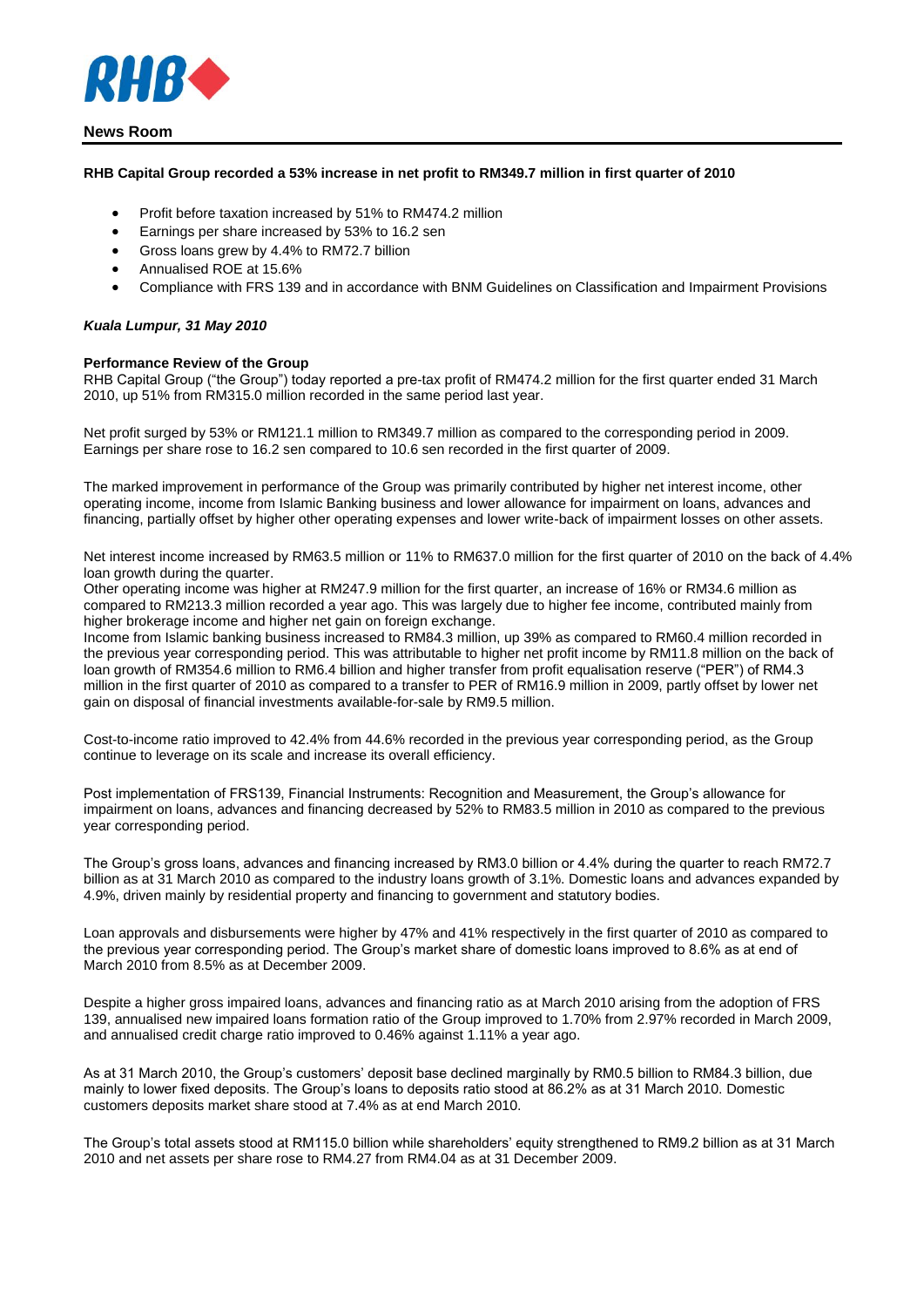

#### **Performance Review of Subsidiaries**

RHB Bank Berhad ("RHB Bank") Group continued to be the largest contributor of the Group, accounting for 98% of the Group profit. For the first quarter ended 31 March 2010, RHB Bank Group recorded a pre-tax profit of RM466.0 million, up 44% from a year ago.

RHB Bank remains strongly capitalised with shareholders' equity of RM7.7 billion as at 31 March 2010. Risk-Weighted Capital Adequacy Ratio and Core Capital Ratio of RHB Bank stood at 14.86% and 10.49% respectively as at 31 March 2010.

RHB Investment Bank Berhad ("RHB Investment Bank") recorded a pre-tax profit of RM25.4 million for the first quarter ended 31 March 2010, an increase of 37% as compared to the previous year corresponding period. This was mainly attributed to higher brokerage fee income by RM12.4 million with brokerage market share improved to 6.7% as compared to 5.2% as at 31 March 2009.

#### **Significant Corporate Developments**

- 1. On 19 October 2009, RHB Capital Berhad ("RHB Capital") entered into the following agreements with PT Mestika Benua Mas:
	- i. a conditional sale and purchase agreement to acquire 80% of the issued and paid-up share capital in PT Bank Mestika Dharma ("Bank Mestika") for a total cash consideration of Rp3,118 billion (equivalent to RM1,163 million) ("Proposed Acquisition"); and
	- ii. a put and call option agreement to acquire a further 9% interest in Bank Mestika after its proposed initial public offering for a total cash consideration of Rp350.8 billion (equivalent to RM131 million) plus additional performance related returns of up to 15% per annum compounded annually (adjusted for dividends paid) ("Proposed Options").

The acquisition of the first 80% equity in Bank Mestika will be financed via new borrowings which in turn will be refinanced through the proceeds to be raised from the proposed renounceable rights issue of new ordinary shares of RM1.00 each in RHB Capital ("Proposed Rights Issue").

Bank Negara Malaysia ("BNM") had on 4 January 2010 granted its approval to the Company to acquire up to 89% of the issued and paid-up share capital of Bank Mestika and Bursa Malaysia Securities Berhad ("Bursa Securities") had on 20 April 2010 approved the listing and quotation of up to 1,300,000,000 new ordinary shares of RM1.00 each in RHB Capital. The approval of both BNM and Bursa Securities are subject to certain conditions being fulfilled.

The shareholders of the Company had approved the Proposed Rights Issue at an Extraordinary General Meeting convened on 19 May 2010.

The Proposed Acquisition, Proposed Options and Proposed Rights Issue are expected to be completed by the third quarter of 2010.

- 2. On 5 March 2010, RHB Bank entered into a memorandum of understanding ("MOU") with TM Asia Life Malaysia Berhad ("TM Asia"), which constitutes the preliminary statement of the intentions of the parties relating to the negotiation of the terms for the establishment of a mutually exclusive 10-year bancassurance alliance in Malaysia to sell, market and promote conventional life insurance products developed by TM Asia for sale by RHB Bank to any party or persons including but not limited to RHB Bank's customers under the proposed exclusive bancassurance arrangement via RHB Bank's network of offices, branches and other alternative distribution channels developed jointly by TM Asia and RHB Bank.
- 3. BNM had vide its letter dated 3 February 2010 stated that it has no objection in principle for RHB Capital to commence negotiations with the remaining shareholders of RHB Insurance Berhad ('RHB Insurance) in relation to the proposed acquisition of the remaining equity interest in RHB Insurance not already owned by the Company.
- 4. On 26 May 2010, RHB Hartanah Sdn Bhd ("RHBH"), a wholly-owned subsidiary of the Company entered into a Sale and Purchase Agreement with Bedford Land Sdn Bhd to acquire 11,596,000 ordinary shares of RM1.00 each in Positive Properties Sdn Bhd ("PPSB"), representing the remaining 50% equity interest in PPSB for a total cash consideration of RM35,003,874. The purchase consideration was arrived at based on "willing-buyer-willingseller" basis after taking into consideration the unaudited net assets of PPSB for the financial period ended 31 March 2010 and an independent market valuation of a plot of freehold land ("Lot 29") held by PPSB.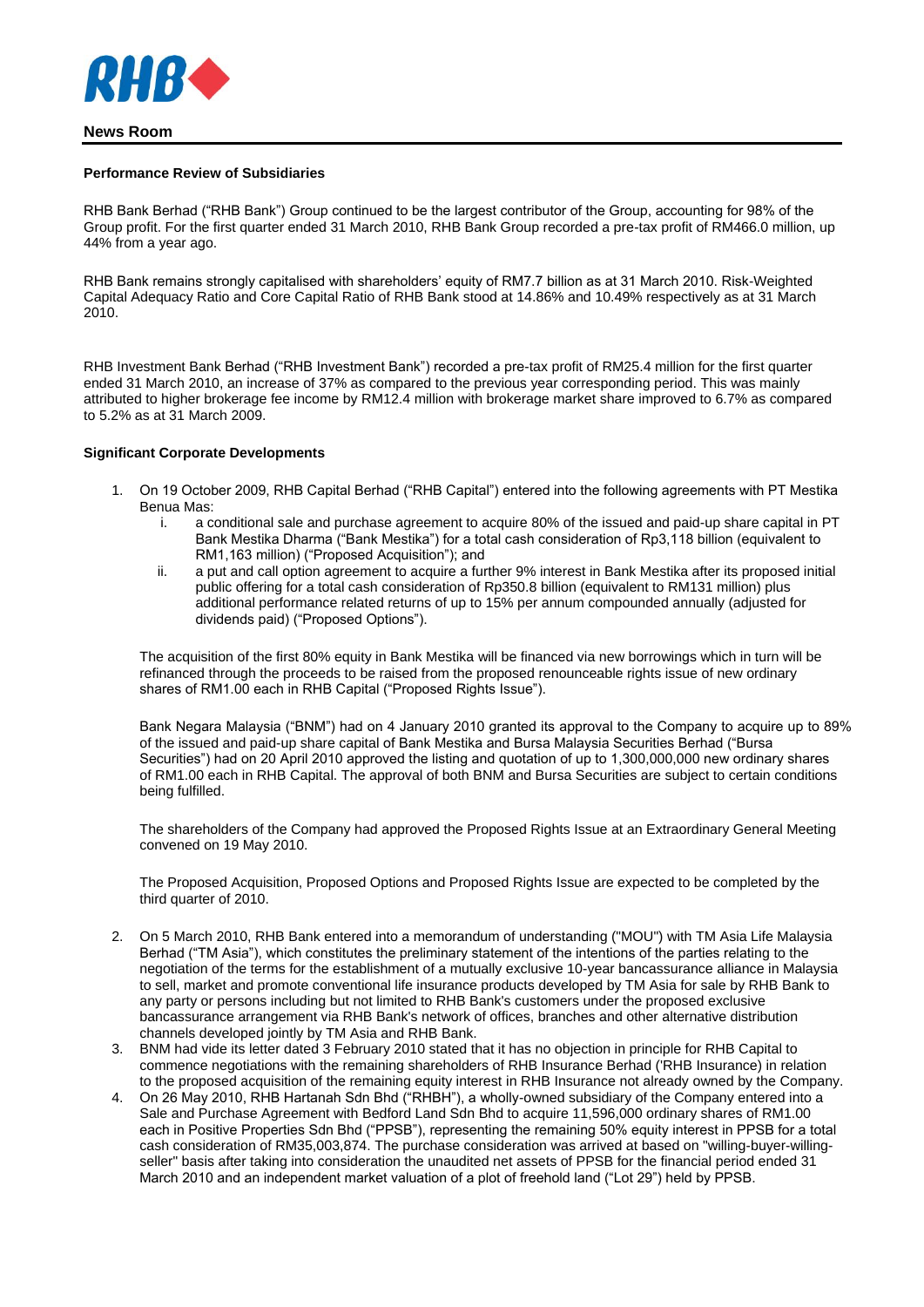

The rationale for the proposed acquisition of PPSB is to enable RHB Capital to fully control PPSB and thus facilitate future development on Lot 29. The proposed acquisition of PPSB represents a long term strategic planning of RHB Capital to consolidate all of RHB Banking Group's Kuala Lumpur City Centre operations into a single location for better operational efficiency.

## **Prospects for the Year**

"The Malaysian economy is expected to grow by 4.5% to 5.5% in 2010, extending the positive momentum from the fourth quarter of 2009. The recent Government's objective in moving Malaysia towards a high income economy is expected to provide a fresh impetus for the country to enhance and create a sustainable long term economic growth.

The strengthening of the domestic economy will bolster the Malaysian banking sector, which is expected to remain healthy with ample growth opportunity," said Dato' Tajuddin Atan, Group Managing Director.

"We are optimistic of a stronger market demand for banking products and services and capital markets activities are expected to increase going into the second half of 2010. Domestically, we shall continue to focus on building our core businesses and to increase our market share through an expanded network such as Easy by RHB. On the international front, our key focus is to complete the acquisition of Bank Mestika, Indonesia and strengthen our regional footprint.

We expect to achieve a satisfactory performance in 2010 and continue RHB Capital's positive growth momentum," concluded Dato' Mohamed Khadar Merican, Chairman of RHB Capital.

### **Financial Highlights**

| <b>RHB CAPITAL (RM'000)</b>                             |                                 |                                 |
|---------------------------------------------------------|---------------------------------|---------------------------------|
| <b>Financial Performance</b>                            | 3 months ended<br>31 March 2010 | 3 months ended<br>31 March 2009 |
| Operating profit before allowances                      | 558,561                         | 469,767                         |
| Profit before taxation                                  | 474,232                         | 314,997                         |
| Profit attributable to equity holders of<br>the Company | 349,730                         | 228,641                         |
| Earnings per share (sen)                                | 16.2                            | 10.6                            |
|                                                         |                                 |                                 |
| <b>Balance sheet</b>                                    | As at<br>31 March 2010          | As at<br>31 December 2009       |
| Gross loans advances and financing                      | 72,665,592                      | 69,635,005                      |
| Gross impaired loans, advances and financing            | 4,696,478                       | 3,253,499                       |
| Deposits from customers                                 | 84,340,558                      | 84,841,065                      |
| <b>Total assets</b>                                     | 114,966,015                     | 114,951,382                     |
| Equity attributable to equity holders of the Company    | 9,201,376                       | 8,707,741                       |

*This release contains forward-looking statements such as the outlook for the RHB Banking Group. Although RHB believes that the expectations reflected in such future statements are reasonable at this time, there can be no assurance that such expectations will prove correct. Actual performance may be materially different from that anticipated or described herein, and RHB Capital's financial and business plans may be subject to change.*